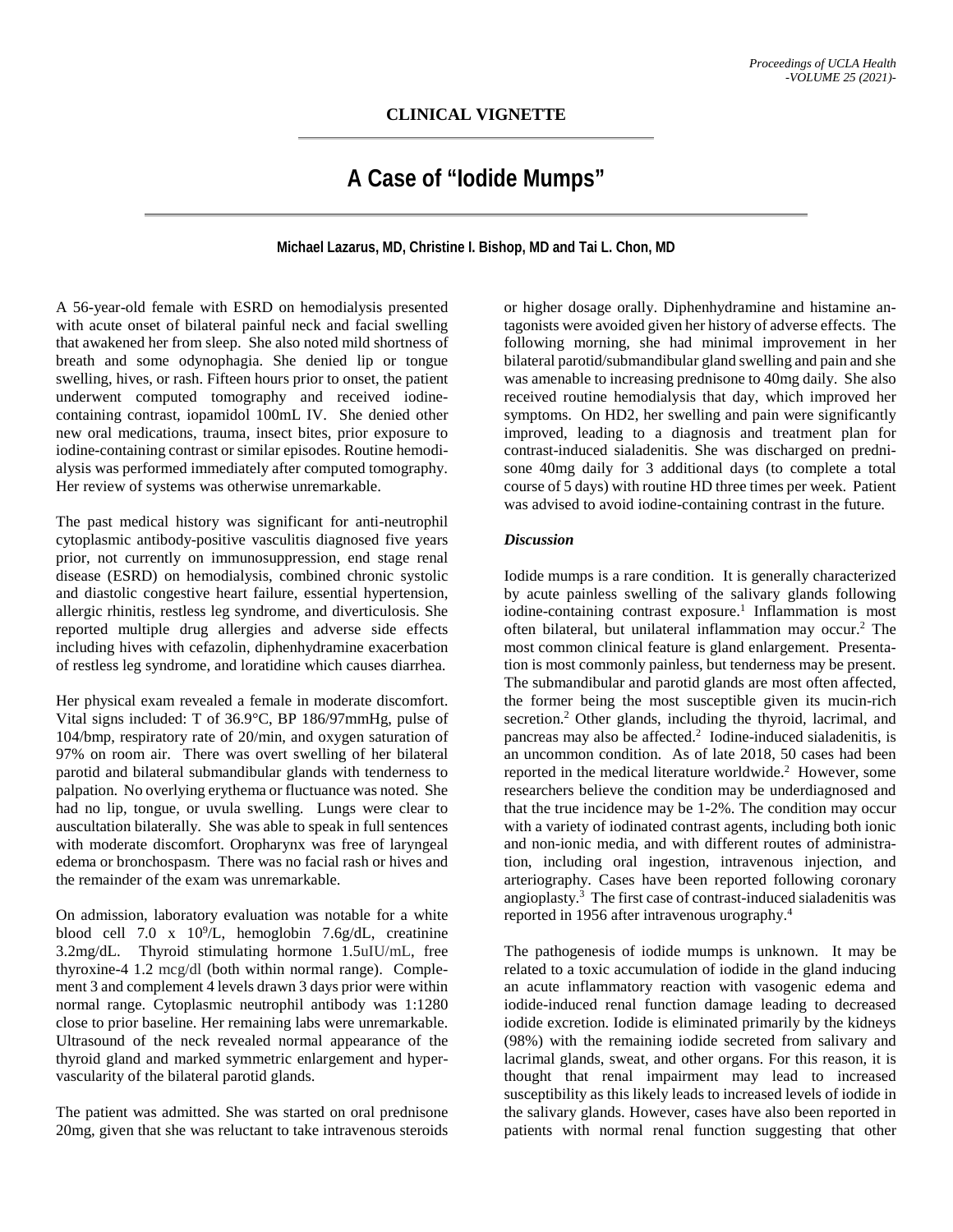mechanisms also play a role. Most patients, do not have a personal or family history of allergic diseases.

Ultrasound may reveal significant, often symmetric, swelling of the bilateral salivary glands with increased echogenicity and heterogeneity. Color-doppler ultrasound may reveal increased vascularity (hyperemia), particularly in the central part of the glands. Computed tomography may reveal low density (20-40 Hounsfield Units) of the affected glands, which may indicate edema.

A recent meta-analysis reviewing 77 cases of iodine-induced sialadenitis was published in Academic Radiology. <sup>5</sup> Median patient age was 63, with 35% with renal impairment. Median time to onset of symptoms was 16 hours and median resolution of symptoms was 3 days regardless of renal function and therapeutic intervention. Longer duration of symptoms was associated with longer time to onset and older ages. 5 Others report time of onset ranging from as several minutes to five days.

Iodide mumps is distinct from an anaphylactic reaction given the absence of angioedema, bronchospasm, hives, and hypotension. It may also occur as a result of a patient's first exposure to iodine-containing contrast; whereas, anaphylaxis requires prior sensitization to the antigen. This supports the theory that the contrast media itself directly causes release of histamine and other chemicals from mast cells without the involvement of an allergic antibody. 6

Some believe the reaction is unlikely to be directed at the iodine itself, given it is an essential micronutrient in its purest form. The reaction is most likely caused by another component in the iodinated contrast, such as a filler.<sup>7</sup>

Iodine-induced sialadenitis appears to be a self-limiting condition. Patients often receive supportive treatment with corticosteroids and antihistamines. Hemodialysis has also been proposed to reduce blood levels of iodide in patients that are not improving. However, it is unclear if these treatments are effective. Duration of symptoms vary – with case studies reporting symptom resolution after 4 hours to 14 days. Patients should be advised to avoid further exposure to iodide as recurrence is common. Pre-treating with steroids and antihistamines not been shown effective.

Given our patient's history of ANCA-positive vasculitis, this condition was also on the differential as a cause of her sialadenitis. The literature reports, salivary gland involvement a rare presentation of vasculitis. 8 Patient's normal complement levels and chest X-ray were reassuring. She is also at risk of developing other autoimmune conditions such as IgG4-induced sialadenitis, which is characterized by a prominent lymphoplasmacytic infiltrate consisting of increased IgG4-positive plasma cells and storiform fibrosis on histopathology.9 The condition requires tissue biopsy for definitive diagnosis and responds well to steroids.

Our patient presented with bilateral submandibular and parotid gland swelling and tenderness approximately 15 hours after her initial exposure to iodine-containing contrast. Neck ultrasound revealed marked symmetric bilateral enlargement of the parotid glands with hyperemia. The ultrasound was limited and submandibular glands were not imaged. Symptoms improved significantly in twenty-four hours on oral steroids and particularly after her routine hemodialysis. Given the temporal relationship to her iodine-containing contrast exposure and how quickly she improved particularly after hemodialysis, contrastinduced sialadenitis is the most likely diagnosis. Furthermore, she had a personal history of multiple drug allergies/adverse effects as well as allergic rhinitis. Her ESRD also likely played a role in her presumed increased levels of iodide in her salivary glands. Of note, she received hemodialysis immediately after her iodine-containing contrast exposure. It is unclear if her presentation would have been more severe had she not been dialyzed immediately after contrast agent was given. Given her rapid clinical improvement, biopsy was not pursued. The histologic appearance of iodide mumps resembles noninflammatory tissue edema elicited by iodine<sup>10</sup> as opposed to a leukocytoclastic vasculitis picture seen in ANCA associated vasculitis, in our initial differential.

## **REFERENCES**

- 1. **Zhang G, Li T, Wang H, Liu J**. The pathogenesis of iodide mumps: A case report. *Medicine (Baltimore).* 2017 Nov;96(47):e8881. doi: 10.1097/MD.0000000000008881. PMID: 29382013; PMCID: PMC5709012.
- 2. **Lucarelli A, Perandini S, Borsato A, Strazimiri E, Montemezzi S.** Iodinated contrast-induced sialadenitis: a review of the literature and sonographic findings in a clinical case. *J Ultrason*. 2018;18(75):359-364. doi: 10.15557/JoU.2018.0053. PMID: 30763023; PMCID: PMC6444314.
- 3. **Baharvand F, Mohamadi A**. Iodide mumps: A rare complication of iodine-containing contrast after coronary angioplasty. *Anatol J Cardiol*. 2020 Jan;23(2):110-111. doi: 10.14744/AnatolJCardiol.2019.64946. PMID: 32011325; PMCID: PMC7040874.
- 4 **Miller J, Sussman RM**. Iodide mumps after intravenous urography. *N Engl J Med*. 1956 Aug 30;255(9):433-4. doi: 10.1056/NEJM195608302550907. PMID: 13358860.
- 5. **Jiao A, Farsad K, McVinnie DW, Jahangiri Y, Morrison JJ**. Characterization of Iodide-induced Sialadenitis: Meta-analysis of the Published Case Reports in the Medical Literature. *Acad Radiol*. 2020 Mar; 27(3): 428-435. doi: 10.1016/j. acra. 2019.05.006. Epub 2019 Jun 7. PMID: 31178376.
- 6. **Saljoughian M**. Intravenous radiocontrast media: a review of allergic reactions. *US Pharm*. 2012;37(5):HS-14-HS-16.
- 7. **Ghosh RK, Somasundaram M, Ravakhah K**. Iodide mumps following fistulogram in a haemodialysis patient. *BMJ Case Rep*. 2016 Feb 2;2016:bcr2015214037. doi: 10.1136/bcr-2015-214037. PMID: 26838304; PMCID: PMC4746511.